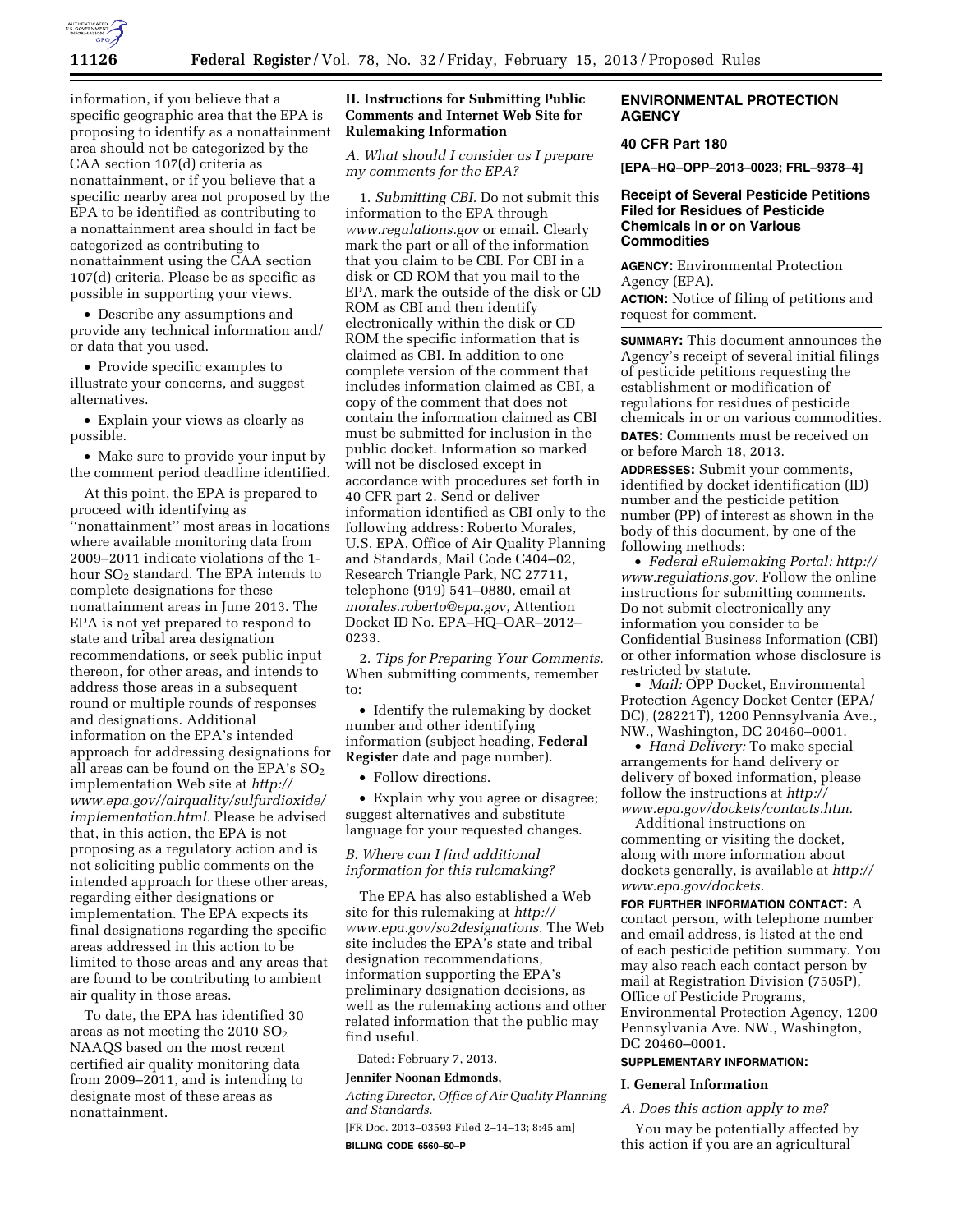producer, food manufacturer, or pesticide manufacturer. The following list of North American Industrial Classification System (NAICS) codes is not intended to be exhaustive, but rather provides a guide to help readers determine whether this document applies to them. Potentially affected entities may include:

• Crop production (NAICS code 111). • Animal production (NAICS code

112).

• Food manufacturing (NAICS code 311).

• Pesticide manufacturing (NAICS code 32532).

If you have any questions regarding the applicability of this action to a particular entity, consult the person listed at the end of the pesticide petition summary of interest.

### *B. What should I consider as I prepare my comments for EPA?*

1. *Submitting CBI.* Do not submit this information to EPA through *regulations.gov* or email. Clearly mark the part or all of the information that you claim to be CBI. For CBI information in a disk or CD–ROM that you mail to EPA, mark the outside of the disk or CD–ROM as CBI and then identify electronically within the disk or CD–ROM the specific information that is claimed as CBI. In addition to one complete version of the comment that includes information claimed as CBI, a copy of the comment that does not contain the information claimed as CBI must be submitted for inclusion in the public docket. Information so marked will not be disclosed except in accordance with procedures set forth in 40 CFR part 2.

2. *Tips for preparing your comments.*  When submitting comments, remember to:

i. Identify the document by docket ID number and other identifying information (subject heading, **Federal Register** date and page number).

ii. Follow directions. The Agency may ask you to respond to specific questions or organize comments by referencing a Code of Federal Regulations (CFR) part or section number.

iii. Explain why you agree or disagree; suggest alternatives and substitute language for your requested changes.

iv. Describe any assumptions and provide any technical information and/ or data that you used.

v. If you estimate potential costs or burdens, explain how you arrived at your estimate in sufficient detail to allow for it to be reproduced.

vi. Provide specific examples to illustrate your concerns and suggest alternatives.

vii. Explain your views as clearly as possible, avoiding the use of profanity or personal threats.

viii. Make sure to submit your comments by the comment period deadline identified.

3. *Environmental justice.* EPA seeks to achieve environmental justice, the fair treatment and meaningful involvement of any group, including minority and/or low-income populations, in the development, implementation, and enforcement of environmental laws, regulations, and policies. To help address potential environmental justice issues, the Agency seeks information on any groups or segments of the population who, as a result of their location, cultural practices, or other factors, may have atypical or disproportionately high and adverse human health impacts or environmental effects from exposure to the pesticides discussed in this document, compared to the general population.

### **II. What action is the agency taking?**

EPA is announcing its receipt of several pesticide petitions filed under section 408 of the Federal Food, Drug, and Cosmetic Act (FFDCA), (21 U.S.C. 346a), requesting the establishment or modification of regulations in 40 CFR part 180 for residues of pesticide chemicals in or on various food commodities. The Agency is taking public comment on the requests before responding to the petitioners. EPA is not proposing any particular action at this time. EPA has determined that the pesticide petitions described in this document contain the data or information prescribed in FFDCA section 408(d)(2); however, EPA has not fully evaluated the sufficiency of the submitted data at this time or whether the data support granting of the pesticide petitions. After considering the public comments, EPA intends to evaluate whether and what action may be warranted. Additional data may be needed before EPA can make a final determination on these pesticide petitions.

Pursuant to 40 CFR 180.7(f), a summary of each of the petitions that are the subject of this document, prepared by the petitioner, is included in a docket EPA has created for each rulemaking. The docket for each of the petitions is available online at *[http://](http://www.regulations.gov) [www.regulations.gov.](http://www.regulations.gov)* 

As specified in FFDCA section 408(d)(3), (21 U.S.C. 346a(d)(3)), EPA is publishing notice of the petition so that the public has an opportunity to comment on this request for the establishment or modification of regulations for residues of pesticides in

or on food commodities. Further information on the petition may be obtained through the petition summary referenced in this unit.

# *New Tolerances*

1. *PP 2E8107.* (EPA–HQ–OPP–2012– 0899). Interregional Research Project Number 4 (IR–4), 500 College Road East, Suite 201W., Princeton, NJ 08540, requests to establish tolerances in 40 CFR part 180 for residues of the insecticide fenpropathrin, alpha-cyano-3-phenoxybenzyl 2,2,3,3 tetramethylcyclopropanecarboxylate, in or on barley, grain at 0.04 parts per million (ppm); barley, hay at 3.0 ppm; barley, straw at 2.0 ppm; vegetable, fruiting, group 8–10 at 1.0 ppm; fruit, citrus, group 10–10 at 2.0 ppm; fruit, pome, group 11–10 at 5.0 ppm; bushberry subgroup 13–07B at 3.0 ppm; fruit, vine climbing, except fuzzy kiwifruit, subgroup 13–07F at 5.0 ppm; and berry, low growing, subgroup 13– 07G at 2.0 ppm. Adequate analytical methodology is available to detect and quantify fenpropathrin at residue levels in numerous matrices. The methods use solvent extraction and partition and/or column chromatography clean-up steps, followed by separation and quantitation using capillary gas liquid chromatography (GLC) with flame ionization detector (FID). Contact: Andrew Ertman, (703) 308–9367, email address: *[ertman.andrew@epa.gov.](mailto:ertman.andrew@epa.gov)* 

2. *PP 2E8119.* (EPA–HQ–OPP–2012– 0949). Interregional Research Project Number 4 (IR–4), 500 College Road East, Suite 201W., Princeton, NJ 08540, requests to establish tolerances in 40 CFR part 180 for residues of the fungicide triflumizole, [1-[1-((4-chloro-2-(trifluoromethyl) phenyl)imino)- 2propoxyethyl]-1*H*-imidazole] in or on tomato at 1.5 ppm; fruit, pome, group 11–10 at 0.5 ppm; fruit, small, vine climbing, except fuzzy kiwifruit, subgroup 13–07F at 2.5 ppm; and berry, low growing, subgroup, 13–07G at 2.0 ppm. The analytical method is suitable for analyzing crops for residues of triflumizole and its aniline containing metabolites at the proposed tolerance levels. Residue levels of triflumizole are converted to FA–1–1 by acidic and alkaline reflux, followed by distillation. Residues are then extracted and subjected to solid phase extraction (SPE) purification. Detection and quantitation are conducted by gas chromatograph equipped with nitrogen phosphorus detector (GC/NPD), electron capture detector (ECD) or mass spectrometry detection (MSD). Contact: Andrew Ertman, (703) 308–9367, email address: *[ertman.andrew@epa.gov.](mailto:ertman.andrew@epa.gov)*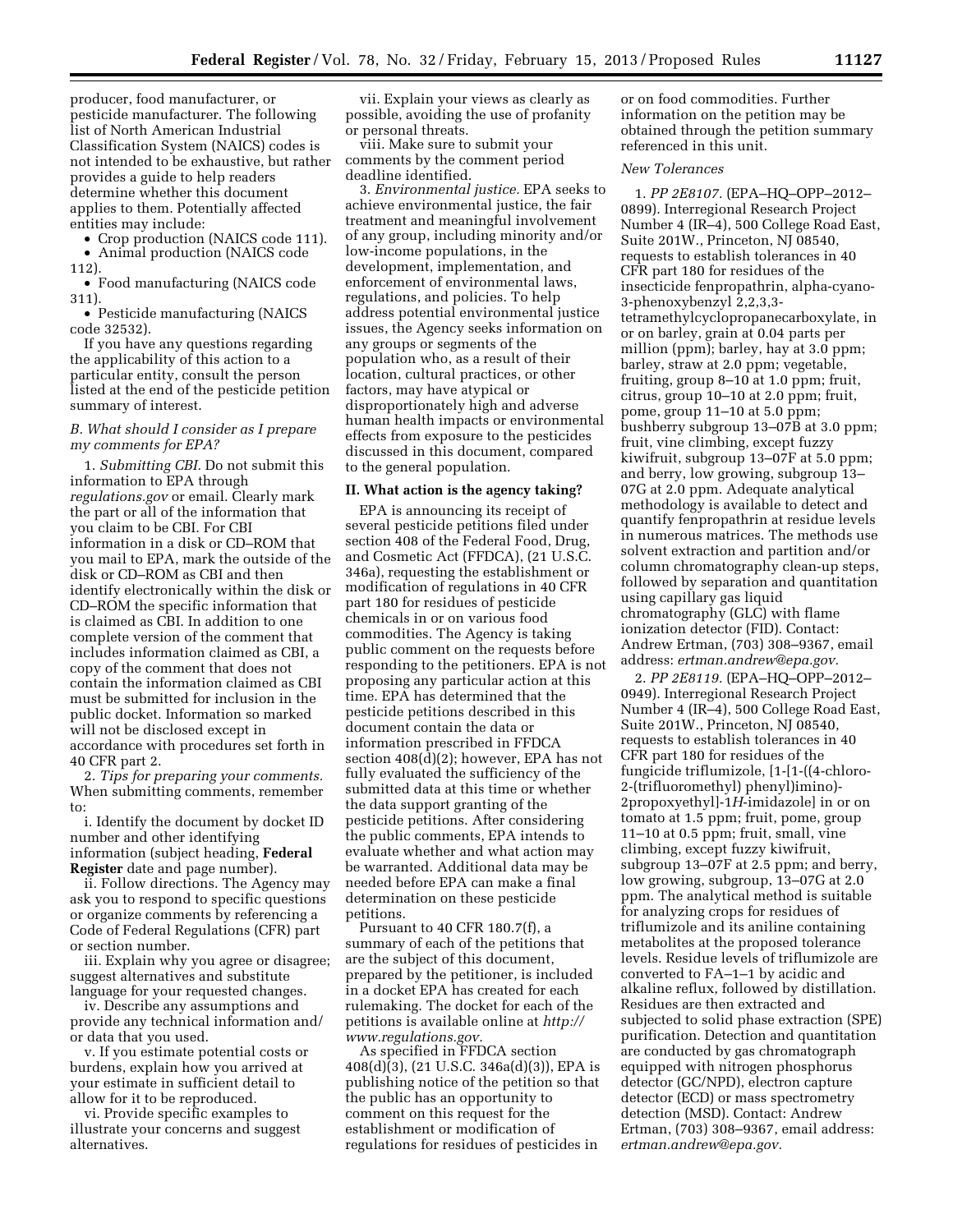3. *PP 2E8125.* (EPA–HQ–OPP–2013– 0014). Bayer CropScience, 2 T.W. Alexander Drive, Research Triangle Park, NC 27709, requests to establish tolerances in 40 CFR part 180 for residues of the herbicide indaziflam, (*N*- [(1*R,* 2*S*)-2,3-dihydro-2,6-dimethyl-1*H*inden-1-yl-1,3,5-triazine-2,4-diamine]-6- (1-fluoroethyl)) and its fluoroethylindaziflam metabolite, each expressed as the parent compound, in or on banana at 0.01 ppm; coffee at 0.01 ppm; and palm oil at 0.03 ppm. Indaziflam, residues are quantified in raw agricultural commodities by high pressure liquid chromatography/triple stage quadrupole mass spectrometry (LC/MS/MS) using the stable isotopically labeled analytes as internal standards. Contact: Maggie Rudick, (703) 347–0257, email address: *[rudick.maggie@epa.gov.](mailto:rudick.maggie@epa.gov)* 

4. *PP 2F8055.* (EPA–HQ–OPP–2013– 0010). KIM–C1, LLC, 2547 West Shaw Avenue, Suite 116, Fresno, CA 93711, requests to establish temporary tolerances in 40 CFR part 180 for residues of the plant growth regulator forchlorfenuron, *N*-(2-chloro-4 pyridinyl-*N'*-phenylurea, in or on almond; cherry, sweet; fig; pear; pistachio; plum; prune at 0.01 ppm; and the processed commodity almond, hulls at 0.15 ppm. The visible ultraviolet (UV) detector and mass spectrophotometer (MS) detector are used to measure and evaluate the chemical forchlorfenuron. Contact: Marcel Howard, (703) 305– 6784, email address:

*[howard.marcel@epa.gov.](mailto:howard.marcel@epa.gov)* 

5. *PP 2F8086.* (EPA–HQ–OPP–2012– 0919). Dow AgroSciences (DAS), LLC, 9330 Zionsville Road, Indianapolis, IN 46268, requests to establish tolerances in 40 CFR part 180 for residues of the herbicide halauxifen-methyl, including its metabolites and degradates, in or on the commodities listed below. Compliance with the tolerance levels specified is to be determined by measuring the combined residues of halauxifen-methyl (Methyl 4-amino-3 chloro-6-(4-chloro-2-fluoro-3 methoxyphenyl)pyridine-2-carboxylate) and halauxifen (4-amino-3-chloro-6-(4 chloro-2-fluoro-3-methoxyphenyl) pyridine-2-carboxylic acid) expressed as halauxifen-methyl (parent) equivalents, in or on barley, grain at 0.01 ppm; barley, hay at 0.01 ppm; barley, straw at 0.01 ppm; cattle, fat at 0.01 ppm; cattle, meat at 0.01 ppm; cattle, meat byproducts at 0.01 ppm; goat, fat at 0.01 ppm; goat, meat at 0.01 ppm; goat, meat byproducts at 0.01 ppm; horse, fat at 0.01 ppm; horse, meat at 0.01 ppm; horse, meat byproducts at 0.01 ppm; milk at 0.01 ppm; sheep, fat at 0.01 ppm; sheep, meat at 0.01 ppm; sheep,

meat byproducts at 0.01 ppm; wheat, forage at 0.5 ppm; wheat, grain at 0.01 ppm; wheat, hay at 0.04 ppm; wheat, straw at 0.015 ppm. The residue profile of halauxifen-methyl and halauxifen is adequately understood and an acceptable analytical method is available for enforcement purposes. The DAS analytical method study number 110004 outlining the ''Method Validation for the Determination of Residues of Halauxifen-methyl Ester, and Halauxifen in Agricultural Commodities, and Wheat Processed Products using Offline Solid-Phase Extraction, and Liquid Chromatography with Mass Spectrometry Detection'' was validated on a variety of plant matrices. Contact: Maggie Rudick, (703) 347– 0257, email address: *[rudick.maggie@epa.gov.](mailto:rudick.maggie@epa.gov)* 

6. *PP 2F8104.* (EPA–HQ–OPP–2013– 0011). KIM–C1, LLC, 2547 West Shaw Avenue, Suite 116, Fresno, CA 93711, requests to establish tolerances in 40 CFR part 180 for residues of the plant growth regulator forchlorfenuron, *N*-(2 chloro-4-pyridinyl-*N'*-phenylurea, in or on almond; cherry, sweet; fig; pear; pistachio; plum; and prune at 0.04 ppm and the processed commodity almond, hulls, at 0.15 ppm. The UV detector and MS detector are used to measure and evaluate the chemical forchlorfenuron. Contact: Marcel Howard, (703) 305– 6784, email address: *[howard.marcel@epa.gov.](mailto:howard.marcel@epa.gov)* 

7. *PP 2F8120.* (EPA–HQ–OPP–2013– 0008). Dow AgroSciences, 9330 Zionsville Road, Indianapolis, IN 46268, requests to establish tolerances in 40 CFR part 180 for combined residues of the aminopyralid, (XDE–750: 4-amino-3,6-dichloropyridine-2-carboxylic acid) and its glucose conjugate, expressed as total parent, in or on fish—shellfish, mollusc at 0.01 ppm; fish—shellfish, crustacean at 0.01 ppm; fish freshwater finfish at 0.04 ppm. Adequate analytical methods for enforcement purposes are available to monitor residues of aminopyralid in fish and shellfish. The analytical method GRM 07.08 uses liquid chromatography and positive ion electrospray tandem spectrometry (LC/MS/MS). Contact: Bethany Benbow, (703) 347–8072, email address: *[benbow.bethany@epa.gov.](mailto:benbow.bethany@epa.gov)* 

8. *PP 2F8135.* (EPA–HQ–OPP–2013– 0051). Syngenta Crop Protection, LLC., P.O. Box 18300, Greensboro, NC 27419– 8300, requests to establish a tolerance in 40 CFR part 180 for residues of the fungicide propiconazole, 1-[[2-(2,4 dichlorophenyl)-4-propyl-1,3-dioxolan-2-yl] methyl]-1*H*-1,2,4-triazole, and its metabolites determined as 2,4, dichlorobenzoic acid and expressed as parent compound, in or on rapeseed

subgroup 20A at 0.3 ppm. The metabolism data in plants and animals suggest that analytical methods to detect either the phenyl or the triazole ring would be appropriate for the measurement of residues. However, because of the natural occurrence of compounds that interfere with the measurement of triazoles, methods designed to detect this moiety have been proven unreliable and unacceptable. Conversely, conversion of phenyl moiety to 2,4-dichlorobenzoic acid (DCBA) has proven to be satisfactory for all agricultural products analyzed to date. Analytical methods AG–626 and AG–454A were developed for the determination of residues of propiconazole and its metabolites containing the DCBA moiety. Analytical method AG–626 has been accepted and published by EPA as the tolerance enforcement method for crops. Contact: Erin Malone, (703) 347–0253, email address: *[malone.erin@epa.gov.](mailto:malone.erin@epa.gov)* 

#### *Amended Tolerances*

1. *PP 2E8107.* (EPA–HQ–OPP–2012– 0899). Interregional Research Project Number 4 (IR–4), 500 College Road East, Suite 201W., Princeton, NJ 08540, requests to amend the tolerances in 40 CFR 180.466 for residues of the insecticide fenpropathrin, alpha-cyano-3-phenoxybenzyl 2,2,3,3 tetramethylcyclopropane-carboxylate, by removing the established tolerances in or on the following commodities and crop groups: Vegetable, fruiting, group 8; fruit, citrus, group 10; fruit, pome, group 11; bushberry subgroup 13B; Juneberry; salal; grape; and strawberry, upon approval of the proposed tolerances listed under ''New Tolerance'' for *PP 2E8107.* Contact: Andrew Ertman, (703) 308–9367, email address: *[ertman.andrew@epa.gov.](mailto:ertman.andrew@epa.gov)* 

2. *PP 2F8129.* (EPA–HQ–OPP–2013– 0015). BASF Corporation, 26 Davis Drive, P.O. Box 13528, Research Triangle Park, NC 27709–3528, requests to amend 40 CFR 180.649 by amending tolerances for residues of saflufenacil, including its metabolites and degradates, in or on the raw agricultural commodities rice straw at 0.30 ppm. In addition, the current commodity definition, ''Grain, cereal, forage, fodder and straw group 16'' would be revised to ''Grain, cereal, forage, fodder and straw group 16 (except rice straw)''. Compliance with the tolerances levels is to be determined by measuring only the sum of saflufenacil, 2-chloro-5-[3,6 dihydro-3-methyl-2,6-dioxo-4- (trifluoromethyl)-1(2*H*)-pyrimidinyl]-4 fluoro-*N*-[[methyl(1-methylethyl) amino] sulfonyl]benzamide, and its metabolites *N*-[2-chloro-5-(2,6-dioxo-4